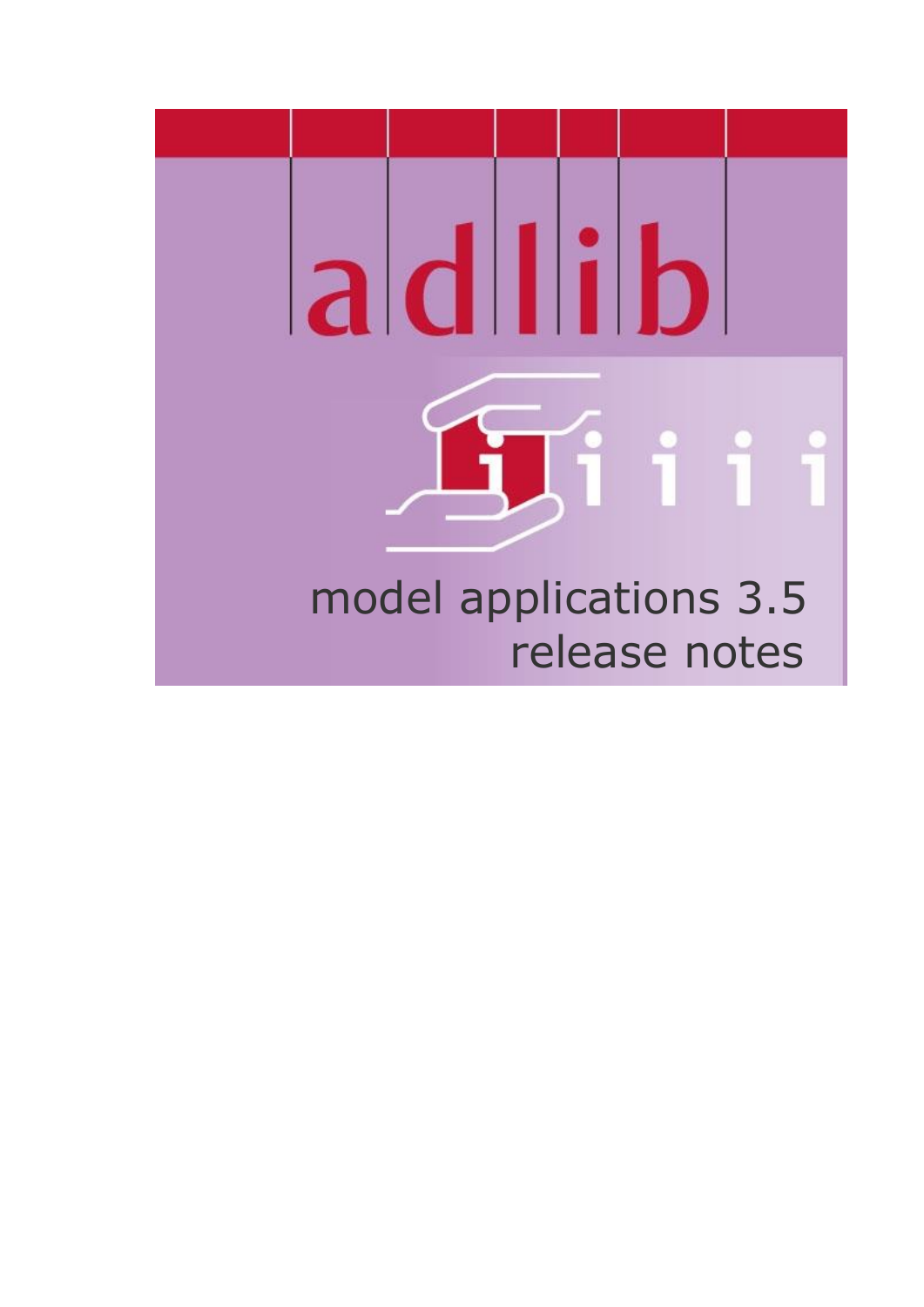# Adlib Information Systems

Copyright © 1992-2008 Adlib Information Systems B.V. ® All rights reserved. Adlib® is a product of Adlib Information Systems B.V. ®

The information in this document is subject to change without notice and should not be construed as a commitment by Adlib Information Systems. Adlib assumes no responsibility for any errors that may appear in this document. The software described in this document is furnished under a licence and may be used or copied only in accordance with the terms of such a licence. While making every effort to ensure the accuracy of this document, products are continually being improved.

As a result of continuous improvements, later versions of the products may vary from those described here. Under no circumstances may this document be regarded as a part of any contractual obligation to supply software, or as a definitive product description.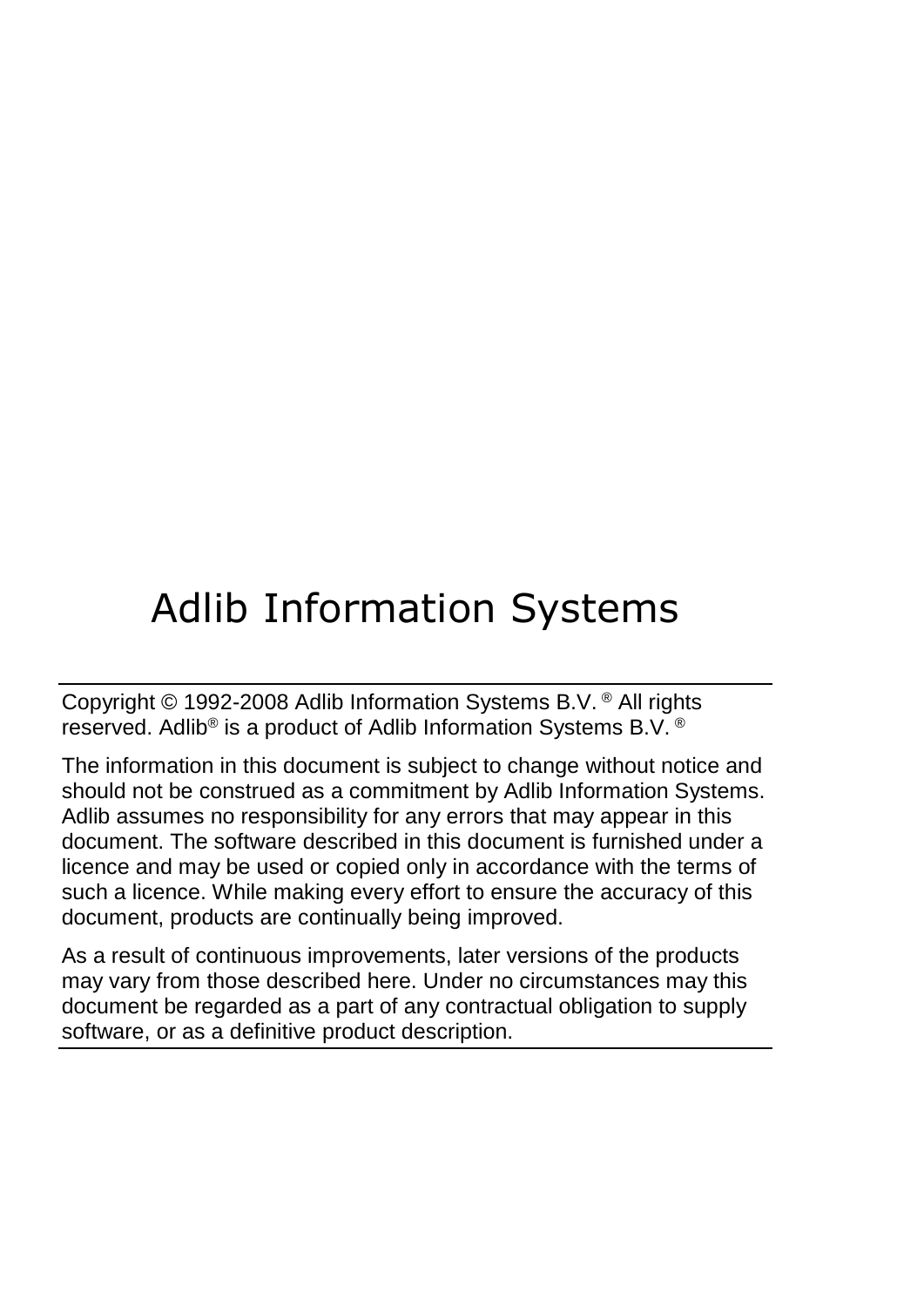### **Contents**

| 1.6 Extra fields on the Accompanying texts screen |  |
|---------------------------------------------------|--|
|                                                   |  |
|                                                   |  |
| 2 Linking to Visual documentation records changed |  |
|                                                   |  |
|                                                   |  |
|                                                   |  |
|                                                   |  |
|                                                   |  |
|                                                   |  |
|                                                   |  |
| 3.7 EXIF data in Visual documentation database13  |  |
|                                                   |  |
|                                                   |  |
|                                                   |  |
| 4.2 English becomes initial start-up language 14  |  |
|                                                   |  |

These release notes only describe the changes from 3.4 to 3.5. Most changes do not apply to the UK pre-release of 3.5. The exceptions are indicated in the texts below.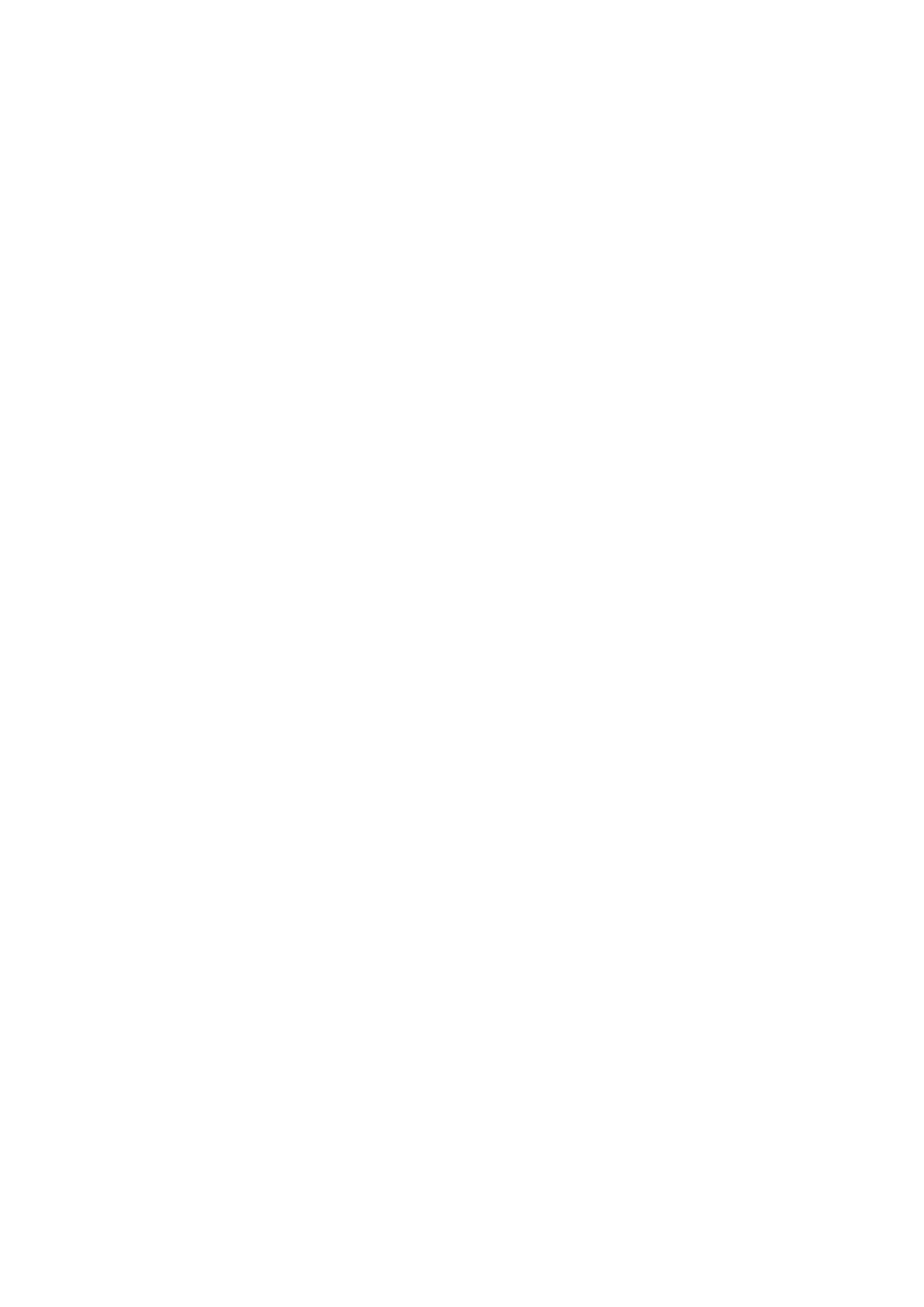## <span id="page-4-0"></span>**1 Adlib Museum**

| Object number<br>亙<br>119<br>Object number<br>Type of object<br>Type of object<br>Normal<br>Materials and techniques<br>Material<br>egg tempera<br>oil glazes<br>gold<br>panel [wood]<br>Technique<br>painting<br><b>Measurements</b><br>$\langle$<br><b>Dimension</b><br>height<br>Value<br>56.7<br>Unit<br>cm<br>width<br>40.7<br>cm<br>00000024.jpg<br>Inscriptions and markings<br>Inscription / marking<br><b>Distinguishing features</b><br><b>Distinguishing features</b><br>Title:<br>Title<br>Virgin and Child with St John the Baptist<br>Subject<br>Subject<br>Date or period<br>Date (early)<br>1488<br>Date (late)<br>1495<br>Period<br>Maker<br>Maker<br>Pinturicchio (Bernardino di Betto)<br>Description<br>Description | Object ID<br>Numbers   Notes                |
|-----------------------------------------------------------------------------------------------------------------------------------------------------------------------------------------------------------------------------------------------------------------------------------------------------------------------------------------------------------------------------------------------------------------------------------------------------------------------------------------------------------------------------------------------------------------------------------------------------------------------------------------------------------------------------------------------------------------------------------------|---------------------------------------------|
|                                                                                                                                                                                                                                                                                                                                                                                                                                                                                                                                                                                                                                                                                                                                         |                                             |
|                                                                                                                                                                                                                                                                                                                                                                                                                                                                                                                                                                                                                                                                                                                                         | $-1$ of 1<br>П                              |
|                                                                                                                                                                                                                                                                                                                                                                                                                                                                                                                                                                                                                                                                                                                                         | $\boldsymbol{\mathcal{D}}$<br>$\rightarrow$ |
|                                                                                                                                                                                                                                                                                                                                                                                                                                                                                                                                                                                                                                                                                                                                         | Thumbnails<br>Filmstrip                     |
|                                                                                                                                                                                                                                                                                                                                                                                                                                                                                                                                                                                                                                                                                                                                         |                                             |
|                                                                                                                                                                                                                                                                                                                                                                                                                                                                                                                                                                                                                                                                                                                                         | Ä.                                          |
|                                                                                                                                                                                                                                                                                                                                                                                                                                                                                                                                                                                                                                                                                                                                         |                                             |
|                                                                                                                                                                                                                                                                                                                                                                                                                                                                                                                                                                                                                                                                                                                                         |                                             |
|                                                                                                                                                                                                                                                                                                                                                                                                                                                                                                                                                                                                                                                                                                                                         |                                             |
|                                                                                                                                                                                                                                                                                                                                                                                                                                                                                                                                                                                                                                                                                                                                         |                                             |
|                                                                                                                                                                                                                                                                                                                                                                                                                                                                                                                                                                                                                                                                                                                                         |                                             |
|                                                                                                                                                                                                                                                                                                                                                                                                                                                                                                                                                                                                                                                                                                                                         | $\rightarrow$                               |
|                                                                                                                                                                                                                                                                                                                                                                                                                                                                                                                                                                                                                                                                                                                                         | 15%                                         |
|                                                                                                                                                                                                                                                                                                                                                                                                                                                                                                                                                                                                                                                                                                                                         |                                             |
|                                                                                                                                                                                                                                                                                                                                                                                                                                                                                                                                                                                                                                                                                                                                         |                                             |
|                                                                                                                                                                                                                                                                                                                                                                                                                                                                                                                                                                                                                                                                                                                                         |                                             |
|                                                                                                                                                                                                                                                                                                                                                                                                                                                                                                                                                                                                                                                                                                                                         |                                             |
|                                                                                                                                                                                                                                                                                                                                                                                                                                                                                                                                                                                                                                                                                                                                         |                                             |
|                                                                                                                                                                                                                                                                                                                                                                                                                                                                                                                                                                                                                                                                                                                                         |                                             |
|                                                                                                                                                                                                                                                                                                                                                                                                                                                                                                                                                                                                                                                                                                                                         |                                             |
|                                                                                                                                                                                                                                                                                                                                                                                                                                                                                                                                                                                                                                                                                                                                         |                                             |
|                                                                                                                                                                                                                                                                                                                                                                                                                                                                                                                                                                                                                                                                                                                                         |                                             |
|                                                                                                                                                                                                                                                                                                                                                                                                                                                                                                                                                                                                                                                                                                                                         |                                             |
|                                                                                                                                                                                                                                                                                                                                                                                                                                                                                                                                                                                                                                                                                                                                         |                                             |
|                                                                                                                                                                                                                                                                                                                                                                                                                                                                                                                                                                                                                                                                                                                                         |                                             |
| $\langle$                                                                                                                                                                                                                                                                                                                                                                                                                                                                                                                                                                                                                                                                                                                               | $\,>$                                       |
|                                                                                                                                                                                                                                                                                                                                                                                                                                                                                                                                                                                                                                                                                                                                         |                                             |

### <span id="page-4-1"></span>**1.1 New Object ID screen tab**

For the prevention of art theft and the possible identification of stolen or otherwise disappeared objects from a museum, there is the so-called Object ID, the international standard for describing art and antiquities. The Object ID was originally initiated by the Getty museum, and is now controlled by ICOM:<http://icom.museum/object-id/> .

In all Museum applications, a special screen tab has been added, to conform to this standard. By filling in this form as completely as possibly for the objects registered by you, you help protecting your collection better, and make it better identifiable.

The Object ID fields *Inscription/marking*, *Distinguishing features* and *Subject* have also been added to the other tabs of an Adlib object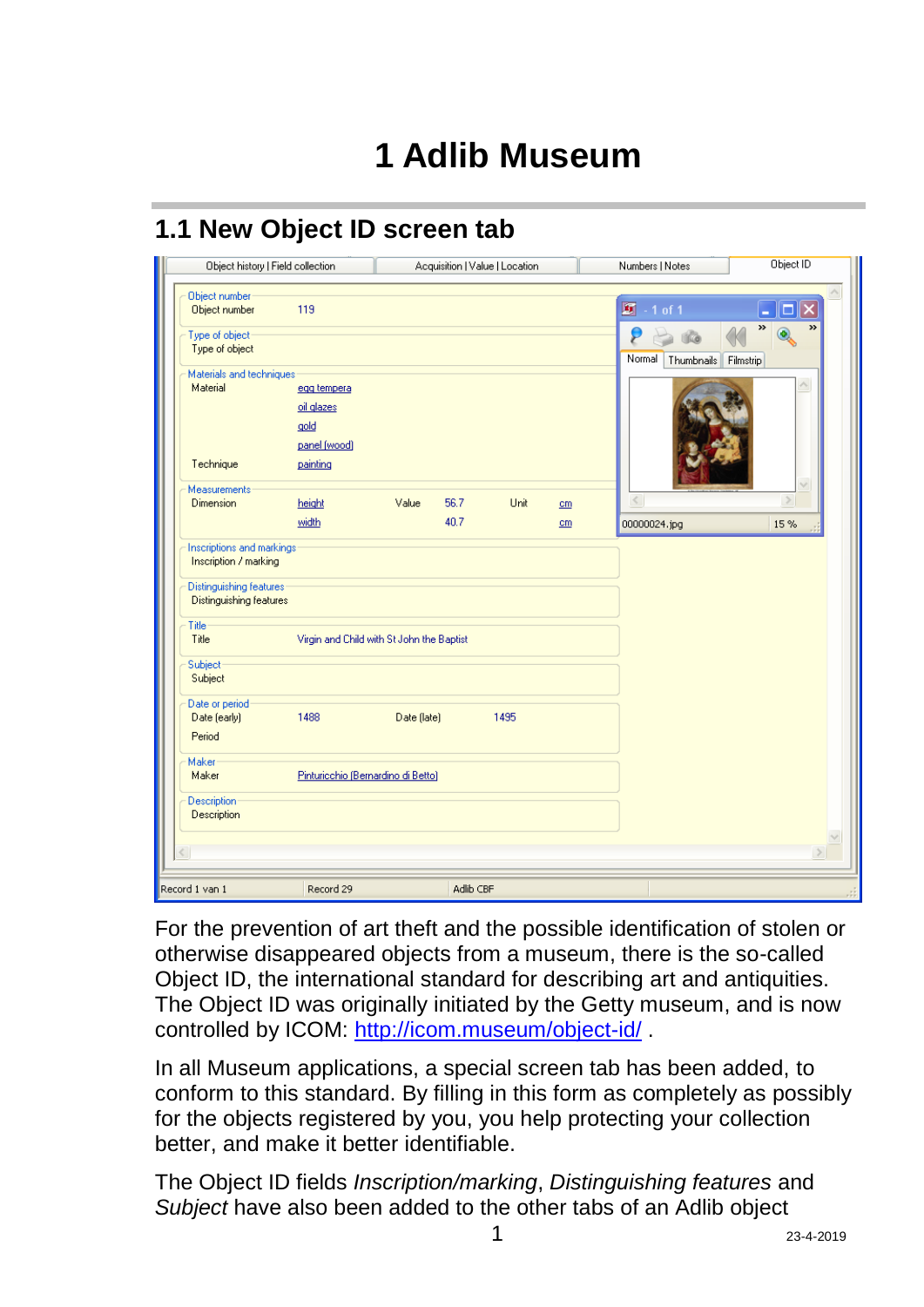record. The *Subject* field appears on the first tab under the name *(Content description) Description*. The other Object ID fields already had an Adlib counterpart.

For the *Subject* field, the *Content description* access point has been added to the list in the *Search wizard*.

### <span id="page-5-0"></span>**1.2 Object ID print template**

If you also like to have your catalogue of Object IDs on paper, then in Adlib Museum 3.5 you may print your object records to a special template for this purpose:

- 1. In Adlib, search and mark all object records of which you wish to print the Object ID.
- 2. Open the *Print wizard* and in it click the *Next* button.
- 3. From the list of output formats, choose the *Object ID* and complete the print procedure.

| Type of object:<br>Material:<br>egg tempera<br>oil glazes<br>gold<br>panel (wood)<br>Technique: painting<br>height<br>56.7<br>Dimension:<br>Value:<br>Unit:<br>cm<br>width<br>40.7<br>cm<br>Inscription/marking:<br>Distinguishing features:<br>Title: Virgin and Child with St John the Baptist<br>Subject:<br>Date (early):<br>1488<br>Date (late):<br>1495 |         | Object number: 119 |  |  |
|---------------------------------------------------------------------------------------------------------------------------------------------------------------------------------------------------------------------------------------------------------------------------------------------------------------------------------------------------------------|---------|--------------------|--|--|
|                                                                                                                                                                                                                                                                                                                                                               |         |                    |  |  |
|                                                                                                                                                                                                                                                                                                                                                               |         |                    |  |  |
|                                                                                                                                                                                                                                                                                                                                                               |         |                    |  |  |
|                                                                                                                                                                                                                                                                                                                                                               |         |                    |  |  |
|                                                                                                                                                                                                                                                                                                                                                               |         |                    |  |  |
|                                                                                                                                                                                                                                                                                                                                                               |         |                    |  |  |
|                                                                                                                                                                                                                                                                                                                                                               |         |                    |  |  |
|                                                                                                                                                                                                                                                                                                                                                               |         |                    |  |  |
|                                                                                                                                                                                                                                                                                                                                                               |         |                    |  |  |
|                                                                                                                                                                                                                                                                                                                                                               | Period: |                    |  |  |
| Maker: Pinturicchio (Bernardino di Betto)                                                                                                                                                                                                                                                                                                                     |         |                    |  |  |
| Description:                                                                                                                                                                                                                                                                                                                                                  |         |                    |  |  |

Through this template, every Object ID will be printed on two pages A4 by default. The first page is filled with textual data, while on the second page up to six images linked to the object record will be printed. Images are printed in their original size or reduced in size if they are too big.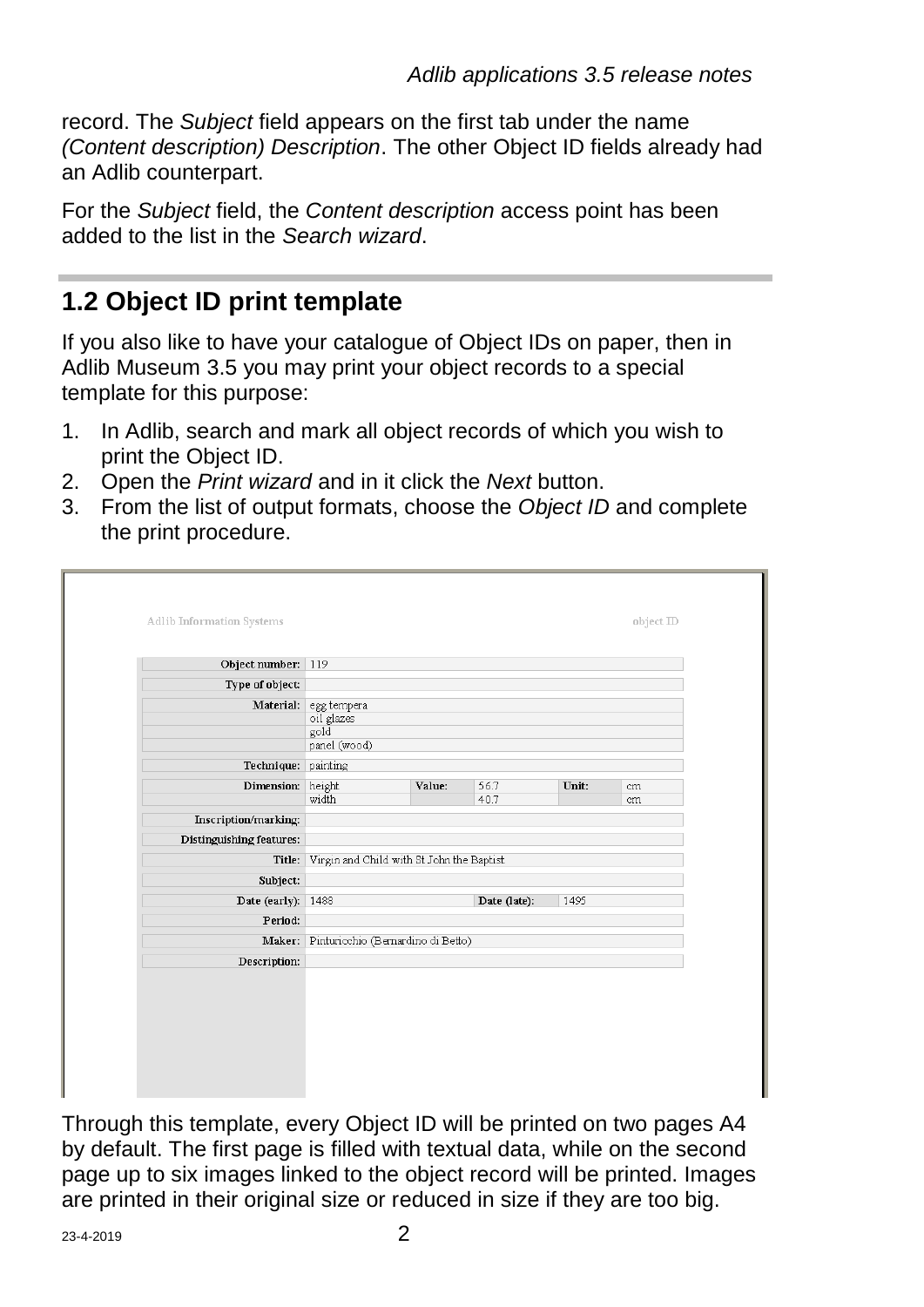

#### <span id="page-6-0"></span>**1.3 Three extra Word templates**

For Museum applications, three extra Word templates have been made available, set up as output formats in the object catalogues so you can quickly select them in the *Print wizard*. It concerns templates for a differing number of object descriptions (including image) per page.

The names of the output formats/templates are:

- *Brief object print (1 object per page) / ObjectDescriptionOneObjectPerPage.dot*
- *Brief object print (2 objects per page) / ObjectDescriptionTwoObjectsPerPage.dot*
- *Brief object print (4 objects per page) / ObjectDescriptionFourObjectsPerPage.dot*

You may also base your own templates on these ready-to-use templates. From under *FAQs* > *How do I create templates in which images can only have certain maximum dimensions?,* on our web site, you can download a document with instructions on how to alter these templates.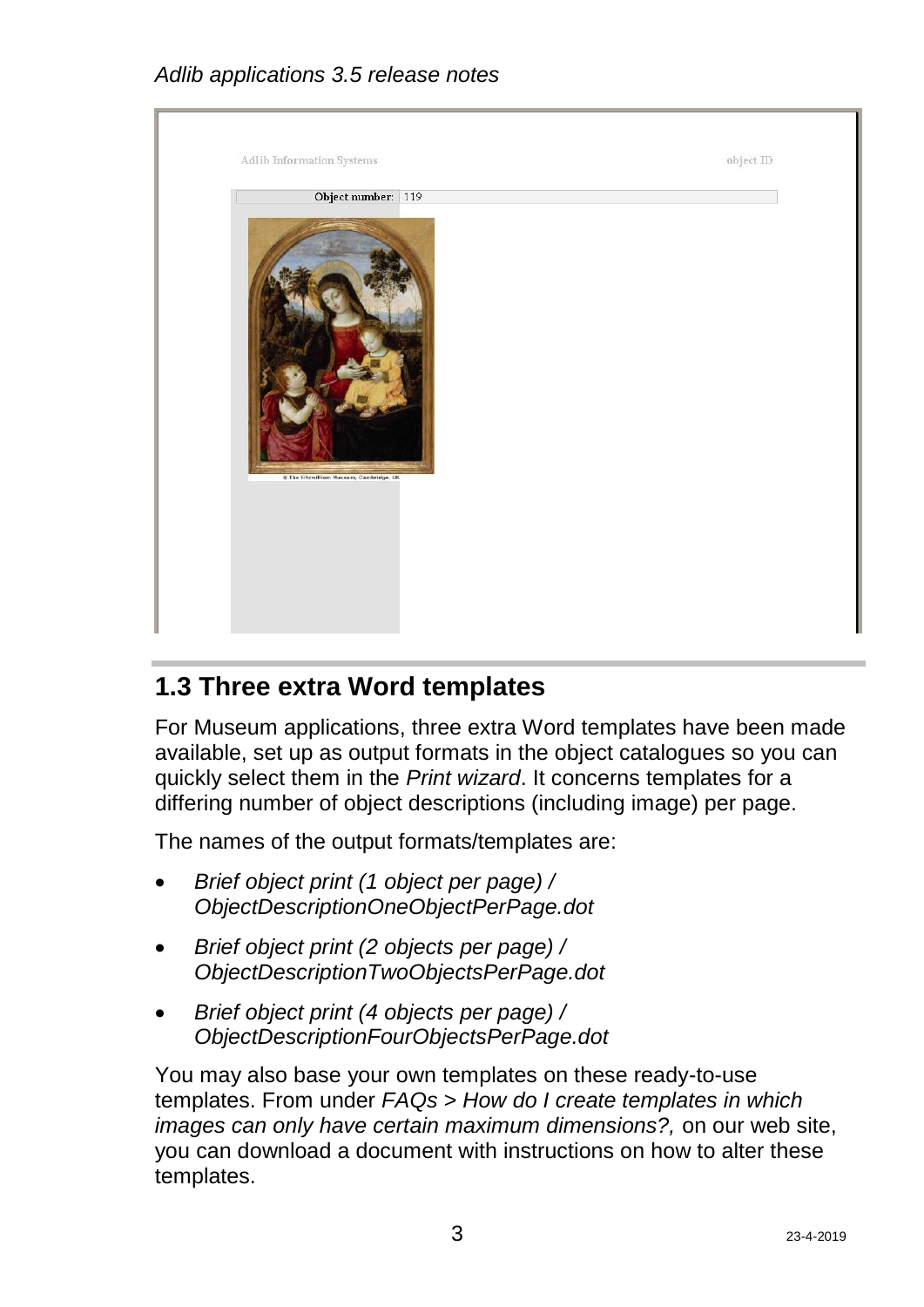#### <span id="page-7-0"></span>**1.4 Feature collection place domain applied**

In Museum applications (although not in Museum Basis), the *Place feature* field can be found on the *Field collection* screen. In the data dictionary, this field is linked to the *Thesaurus*. In the *Thesaurus*, the *feature collection place* domain was already present (but not in use), and now it has been linked to the *Place feature* field. This means that values entered in this field will be saved in the *feature collection place* domain in the *Thesaurus* from now on, and that searching in the index on this field will automatically be limited to this domain as well.

#### <span id="page-7-1"></span>**1.5 Specimen type list extended**

Two taxonomic subject terms, *isotype* and *allotype*, have been added to the *Specimen type* drop-down list on the (object ) *Identification* screen in Museum applications (although not in Museum Basis).

(Note that the above applies to the UK pre-release of 3.5 as well.)

#### <span id="page-7-2"></span>**1.6 Extra fields on the Accompanying texts screen**

The *Labels* screen has been renamed to *Accompanying texts*, and two new fields can be found on it:

- *Type* The kind of text entered in the *Text* field. There is a fixed list of values for this field: label, wall text, room fact sheet, exhibit theme, exhibit storyline, public catalogue, info screen display text, website text, press text, PR text, insurance text, educational text, children's text.
- *Source*  The source of the text entered in the *Text* field. This can be the person who created the text or the source the text originated from.

#### <span id="page-7-3"></span>**1.7 Added fields and access points**

- *Distinguishing features* field (in Museum Basis);
- *Field collector* access point (in all Museum applications);
- *Field collection method* field (in Museum Basis);
- *Field collection method* access point (in all Museum applications);
- *Field collection place* access point (in all Museum applications);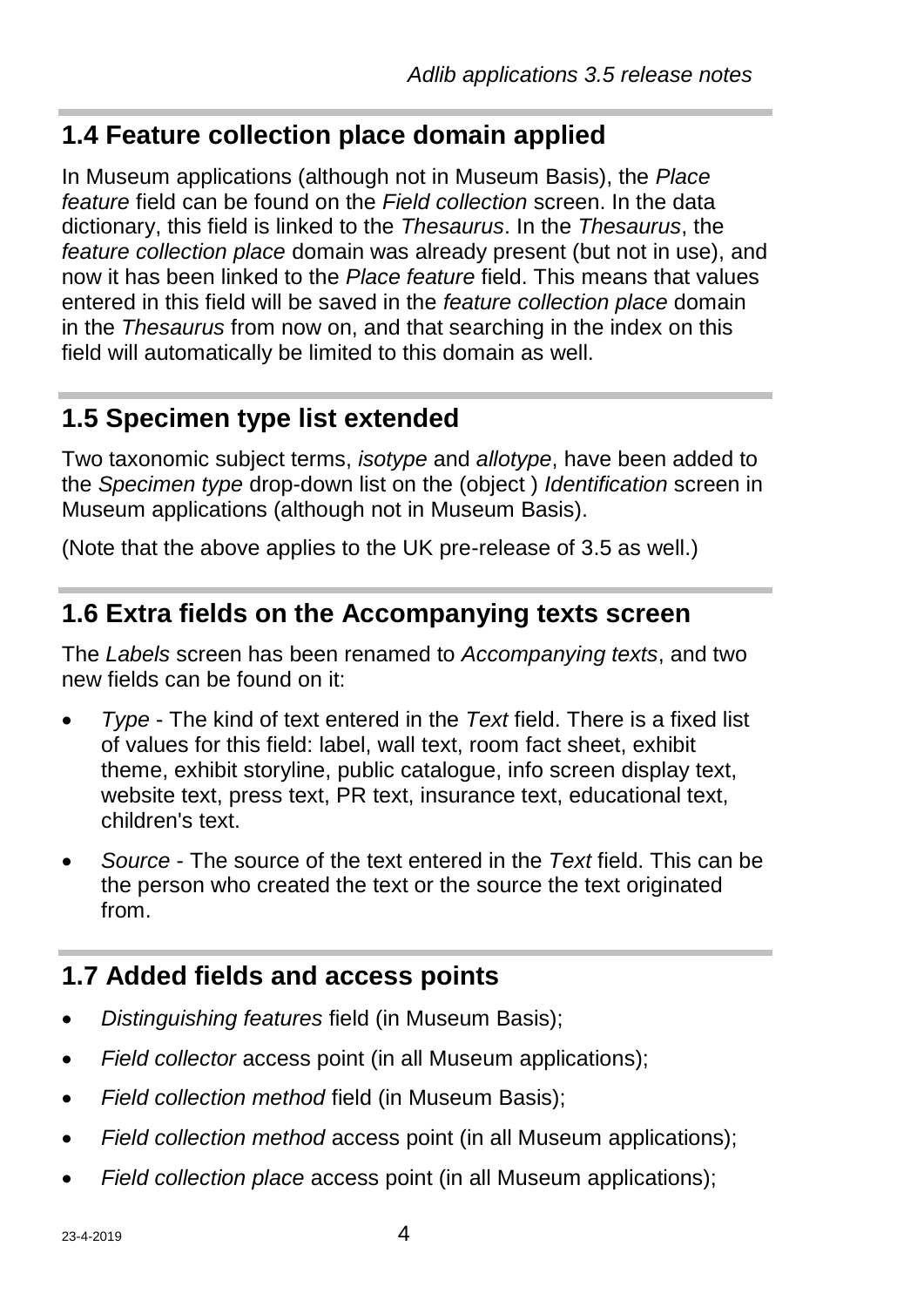- *Object history note* field and access point (in all Museum applications);
- *Time* and *Authoriser* (location) fields (in all Museum applications except Basis).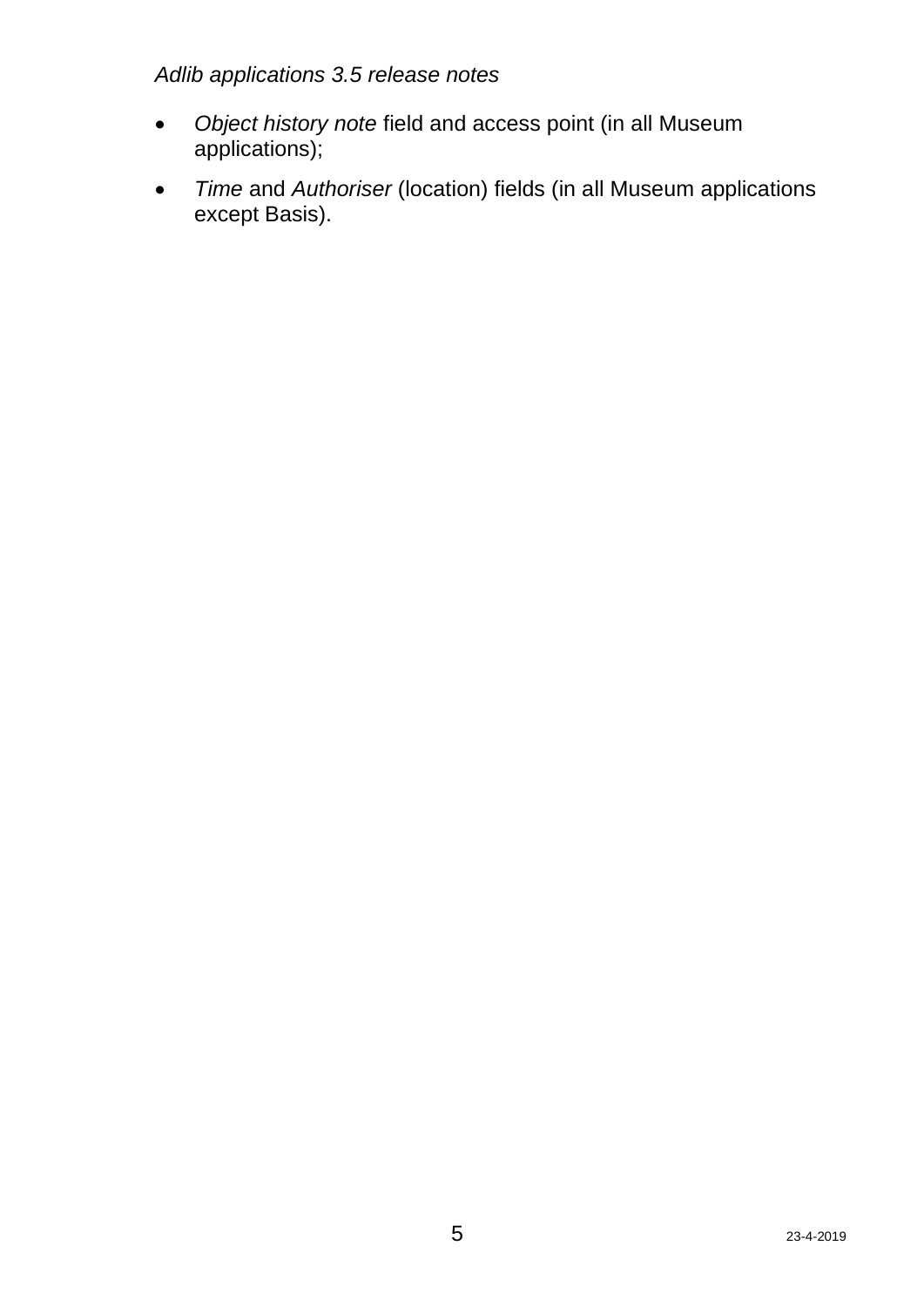## <span id="page-9-0"></span>**2 Linking to Visual documentation records changed**

In the *Visual documentation* database (which appears in different Adlib applications) and in files which link to its records, such as (object) catalogues or conservation databases, the way you link images has changed.

From within a catalogue, you previously referred to a new or existing *Visual documentation* record via a *Reference* which you could choose yourself, while in the *Identifier (URL)* field the path to the image itself was presented. In a *Visual documentation* record (or in the zoomscreen with the same name), you could enter a path to the desired image in *Identifier (URL)* or have it entered there by Adlib after searching for the image.

The reproduction reference name you could choose yourself, has disappeared in 3.5. Instead of that name, the path to the image itself is now present in the *Reference* field. Therefore, the *Identifier (URL)* field name no longer exists.

So how does this work in practice? In a catalogue (or other file from which you link to an image record), the *Reproductions* screen tab now looks as follows:

| Documentation [free] | Reproductions | Condition/conservation | Recommendations / requirements | Value | Acquisition<br>Disposal | Object his |
|----------------------|---------------|------------------------|--------------------------------|-------|-------------------------|------------|
|                      |               |                        |                                |       |                         |            |
|                      |               |                        |                                |       |                         |            |
| Reproduction         |               |                        |                                |       |                         |            |
| Reference            |               |                        |                                |       |                         |            |
| Type                 |               | Format                 | Date                           |       | Web exclusion image     |            |
| <b>Notes</b>         |               |                        |                                |       |                         |            |
|                      |               |                        |                                |       |                         |            |

Put the cursor in the *Reference* field and you can do three things:

- Press **Shift+F4** to search for existing *Visual documentation* records via a search form, and link one to the current catalogue record.
- Click the *Find image file* button to search for an actual image. On saving this catalogue record, a record for that image will be created in the *Visual documentation* database automatically, and a link to that record will be created in the *Reference* field in the current catalogue record.

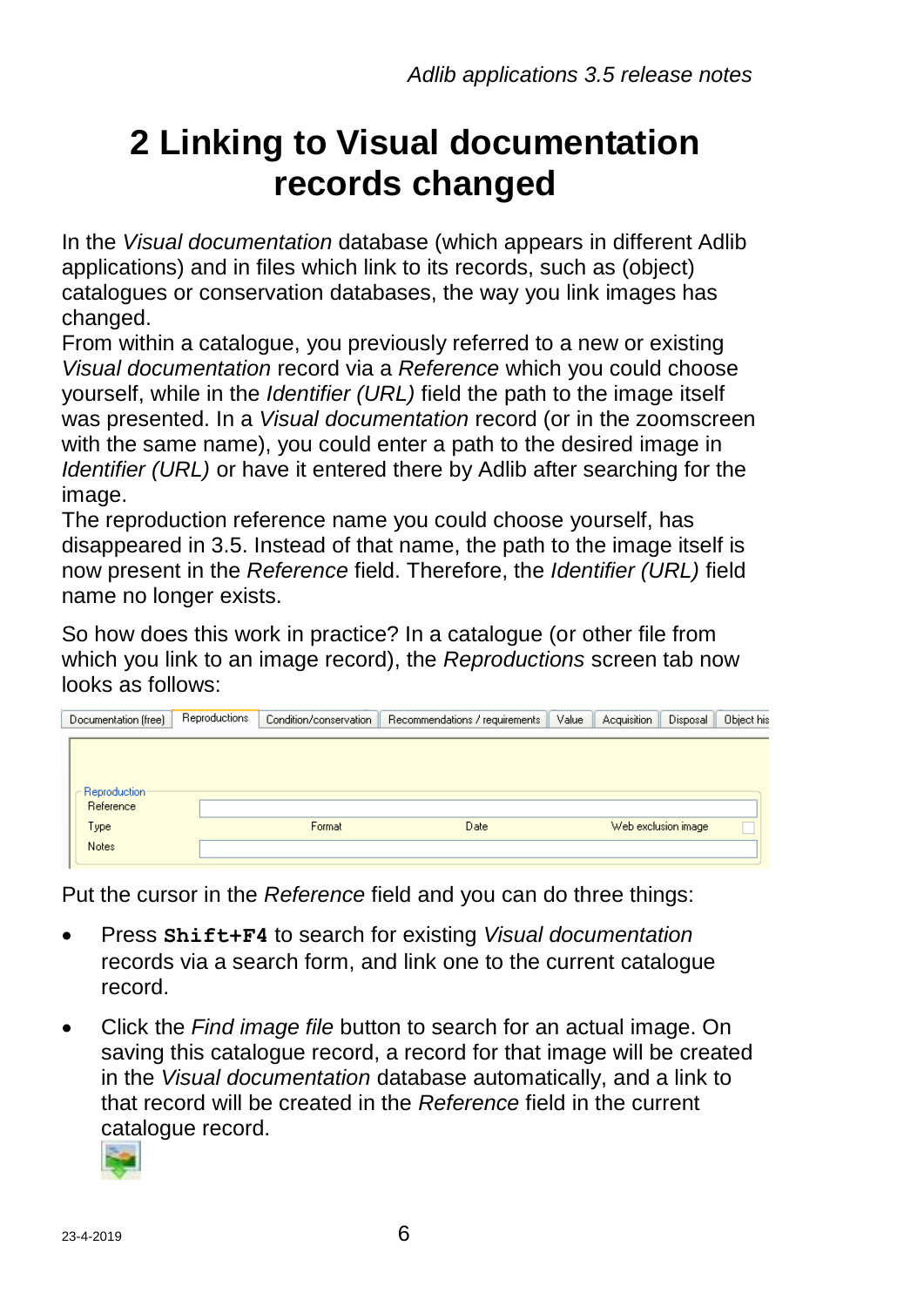• Click the *Make/edit linked record* button to create a new *Visual documentation* record via a zoomscreen and automatically link it to the current catalogue record.

In all three cases, the path to the image will be entered in the *Reference* field, even though you do not actually link directly to the image and that path is only a reference to the relevant record in *Visual documentation*.

In the *Visual documentation* database, or from within the *Zoomscreen Visual documentation*, you can link an image itself to a record in a similar fashion. Put the cursor in the *Reproduction reference* field and click the *Find image file* button to select an image that you want to describe in this record. The path to the image will be entered in the *Reproduction reference* field. So in this case the path is a direct link to the image itself.

| Reproduction data                                                                                                                                                                             | Exif data   Documentation   Linked objects   Management details                                                                                                                                                                          |
|-----------------------------------------------------------------------------------------------------------------------------------------------------------------------------------------------|------------------------------------------------------------------------------------------------------------------------------------------------------------------------------------------------------------------------------------------|
| Identification<br>Reproduction reference<br>Format<br>Reproduction type<br>Copies<br>Technique<br>Location<br>Date<br>Descriptive elements of the reproduction<br>Title<br>Creator<br>Subject | Media Viewer<br>o<br>ð<br>$\rightarrow$<br>$\rightarrow$<br>$\rightarrow$<br>$^{\circledR}$<br>Normal<br>Thumbnails<br>Filmstrip<br>$\frac{\lambda}{\Box}$<br>$\overline{\mathbf{v}}$<br>$\left  \cdot \right $<br>$\rightarrow$<br>23 % |
| Description<br>Publisher<br>Contributor<br>Source<br>Coverage<br>Rights<br>Webexclusion image<br>Notes                                                                                        | п                                                                                                                                                                                                                                        |

Note that, via the *Reproduction reference* access point (in the *Search wizard*), you now search on paths, and also note that you can use empty keys for searching with it.

When linking images, do remember that images should be located on a server which all Adlib clients in the network can access.

Only when you have just one Adlib licence, and your database is located on the same computer as Adlib itself, you can store your images there as well. And then preferably use relative paths to point to images: this allows for the possibility to move your entire Adlib system to another Windows folder without having to adjust all image paths.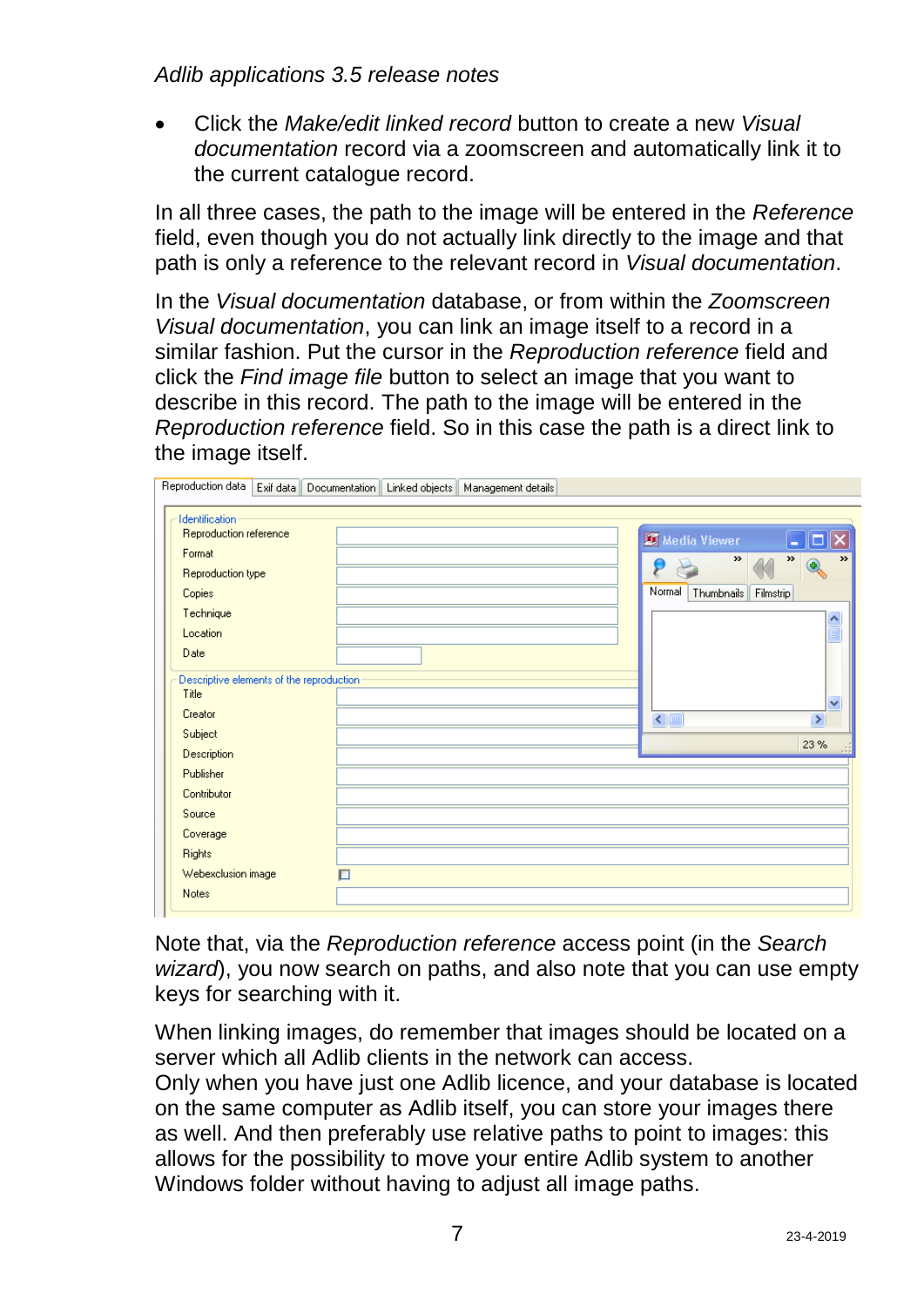(Note that the above applies to the UK pre-release of 3.5 as well.)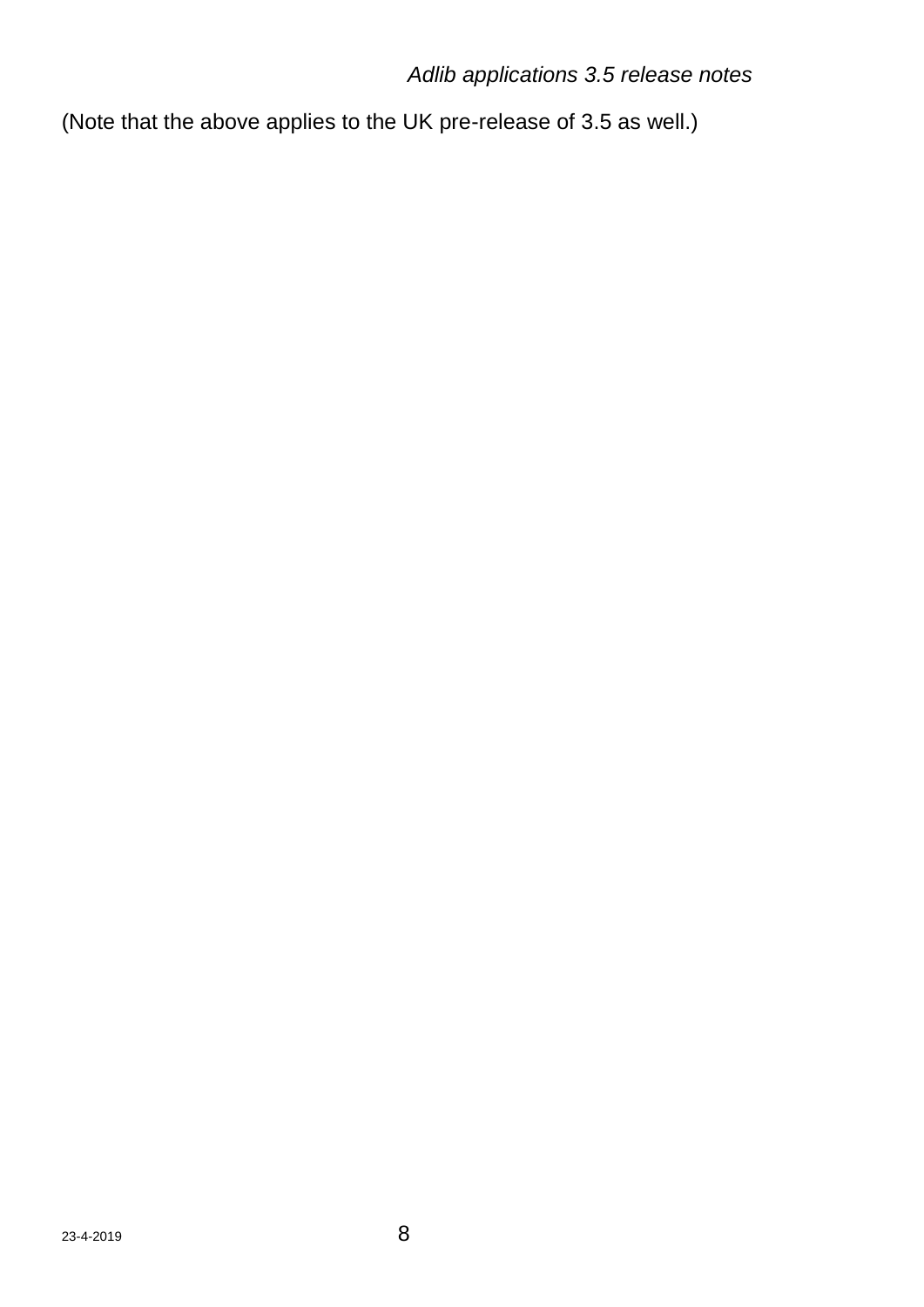## <span id="page-12-0"></span>**3 Changes in databases, screens and adapls**

### <span id="page-12-1"></span>**3.1 Locale: English (UK)**

Since Europe is still the home base of Adlib Information Systems, the *Locale* option of all database structures in the model applications has been changed from *English (US)* to *English (UK)*. (The *Locale* option is used to set the character set in which your databases are stored, and which sort and search order must be used.)

(Note that the above applies to the UK pre-release of 3.5 as well.)

#### <span id="page-12-2"></span>**3.2 New Locations database**

To all Adlib Archive, Library and Museum applications, a *Locations* database has been added. Locations can be described hierarchically, but that is not mandatory.

| Location details   Management details        |  |
|----------------------------------------------|--|
| Location<br>Location<br>Level<br>Description |  |
| Hierarchy-<br>Is part of<br>Includes part(s) |  |
| Notes:<br>Notes                              |  |

By creating hierarchical relations between locations, it is possible to put each location into a hierarchical context. Therefore, the value in the *Location* field can be limited to a name or code identifying the location only on the lowest, most specific hierarchical level. Instead of 'building X, depot Y, shelf 1', the location name can just be 'shelf 1'. The distinction between this 'shelf 1' and another 'shelf 1' location in another depot and another building can be made by looking at the hierachical context of the location.

Obviously, you are allowed to create multiple location records with the same location name.

Location fields in (object)catalogues, and in the datasets *Visual documentation*, and *Entry* and *Despatch* are now linked to this *Locations* database instead of to the *Thesaurus*.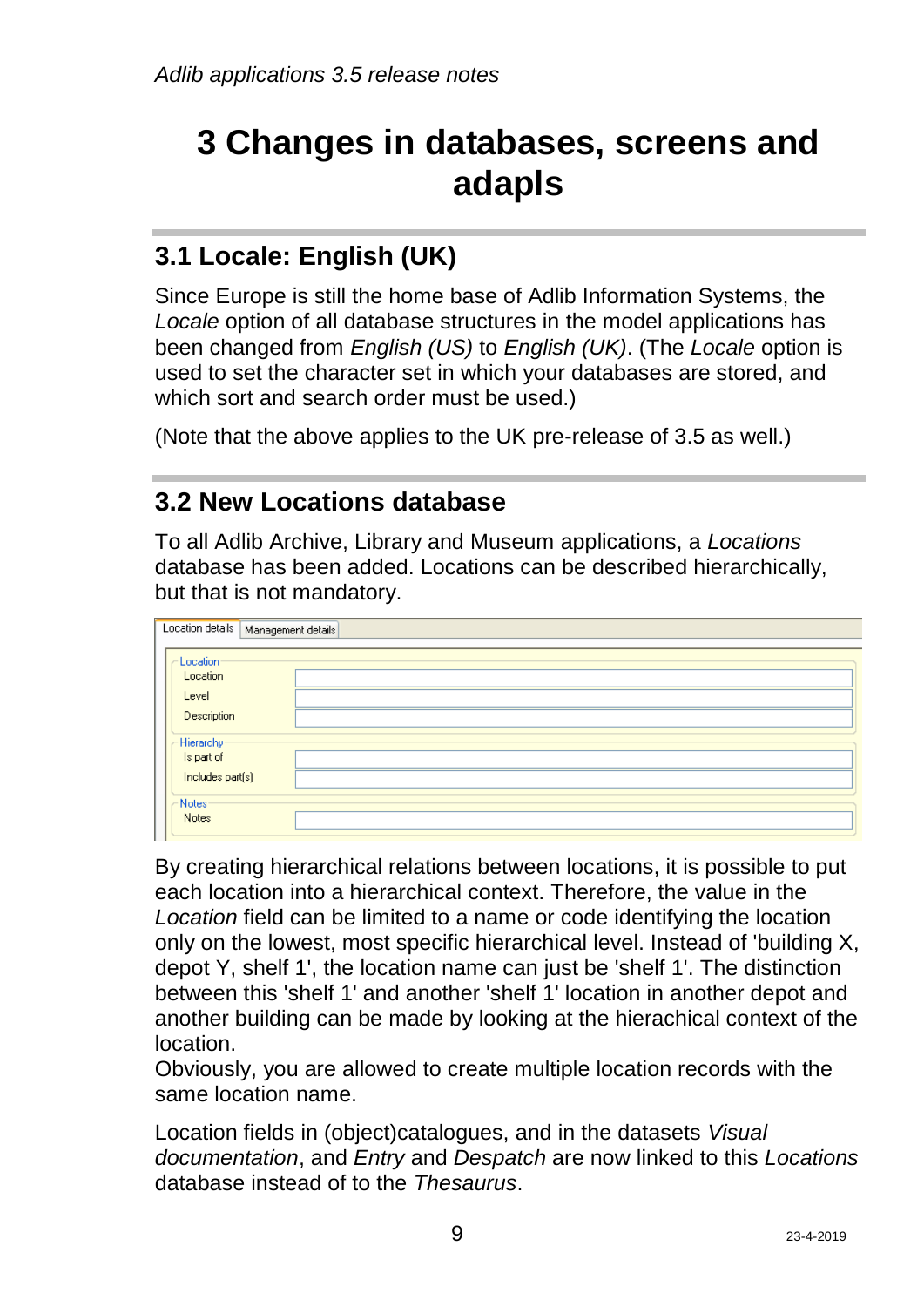Further, you can print location data and location listings by using the three print adapls and two Word templates.

#### <span id="page-13-0"></span>**3.3 Improvements in Persons and institutions**

The *Gender* field has been added to the *Persons and institutions* database (which appears in most Adlib applications), on the *Name information* screen tab, so that from now on you'll be able to indicate whether the relevant person is male or female.

A domain *acquisition source* has been added as well. This domain is linked to the *Acquisition source* field which appears in the catalogue in Museum and Archive applications and in the *Copies* database in Library applications and the Loans management module. This means that names entered in these fields will be saved in the *acquisition source* domain in *Persons and institutions* from now on, and that searching in the index on this field will automatically be limited to this domain as well.

Further, the *Complete record* output format has been renewed entirely.

(Note that the above paragraph about the *acquisition source* domain applies to the UK pre-release of 3.5 as well.)

#### <span id="page-13-1"></span>**3.4 An ordered title can no longer be deleted**

A title which has the status *on order* or *will be ordered*, can no longer be deleted. When the user tries to delete such a title anyway, Adlib will display a warning and the deletion is canceled.

The change has been applied through the *docustor* adapl.

#### <span id="page-13-2"></span>**3.5 Improved cost centre processing**

The processing of changes in the budget of an institution, as it is being handled by the *budget* adapl for the *Cost centres* in the Serials and Acquisitions modules, has been improved significantly: several bugs have been fixed. The improvements relate especially to the processing of commitments and the assigning of a new budget. Currently, the relevant functionality is as follows.

*Assignment date* When you assign a new budget, enter the date on which you assign it here. If you leave this field blank when assigning a new budget, Adlib will automatically enter the current date when the record is saved. If you are only correcting an existing budget, by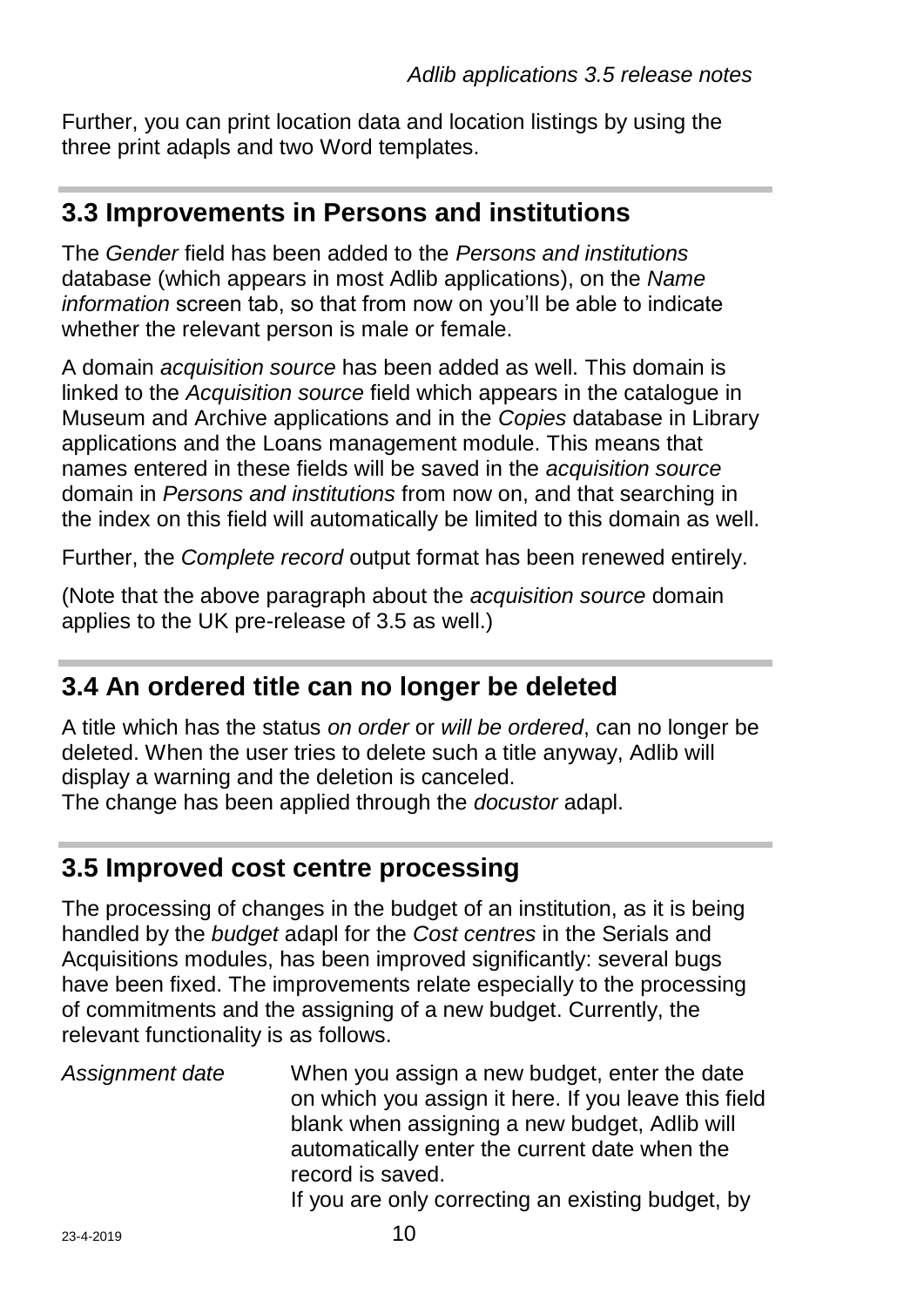increasing or decreasing it, then leave the assignment date as it is!

*Assigned budget* Enter the budget assigned for the new year in *Assigned budget*. Adlib will update the *Working budget* and *Balance* when the record is saved, and then clear *Expenditure*. To perform a budget clear down e.g. at year end, at least enter the assignment date and the desired new budget (in the place of the previous *Assigned budget*). If, in your institution, the remaining budget of last year can be transferred to the following year, then manually fill in the remaining *Balance* amount in *Previous balance,* when assigning a new budget: the *Previous balance* plus the new *Assigned budget* plus any remaining *Commitments* results in the new *Working budget* on saving of the record. *Commitments* remain as they are. However, if you wish to charge the *Commitments*  to last years budget when assigning a new budget, and you do want to transfer the remaining budget, then add those commitments to the *Balance* of last year and enter that amount into the *Previous balance* field; then clear the *Commitments* field before you save the record. If, on the other hand, it is not possible to transfer a remaining budget to the following year, then leave *Previous balance* at zero. So, on saving the record, Adlib will first calculate the new *Working budget*, and then the new *Balance* by subtracting expenditures and any commitments from the *Working budget*. *Previous balance* You have to fill in this field manually when clearing down a budget, if you want the remaining budget of last year to be added to the *Working budget* of next year. If you copy the amount from the *Balance* field, then you must empty the *Commitments* field. On the other hand, if you want to carry forward the

*Commitments* to the next year, then only deduct *Expenditure* from the last *Working budget*, and enter that in *Previous balance*.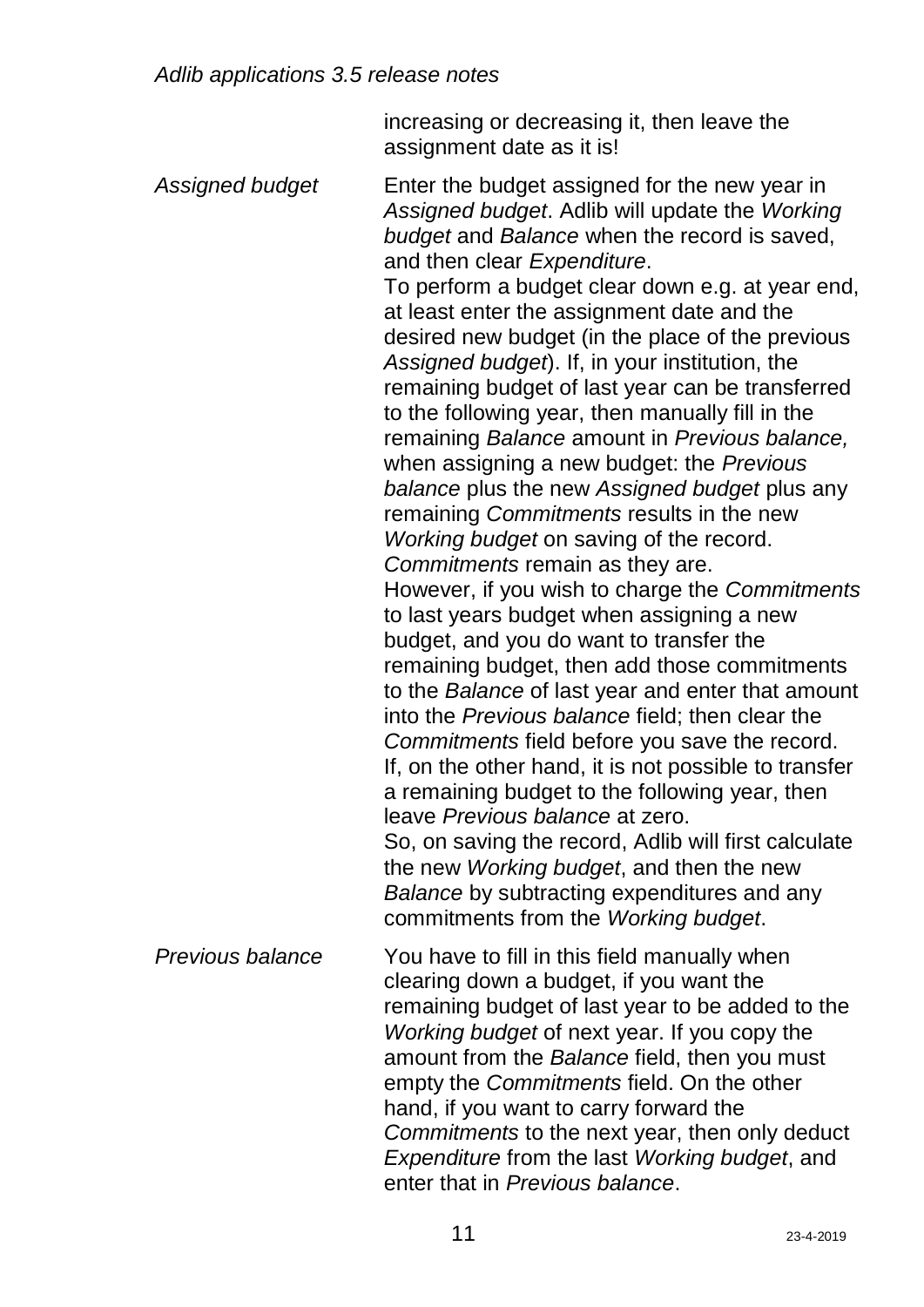| Working budget,<br>Balance | These fields are automatically updated by Adlib.<br>The Working budget is equal to the Assigned<br>budget if the remaining budget of last year is not<br>carried over to the new year. The Balance is the<br>Working budget minus Expenditure minus<br>Commitments.                                                                                         |
|----------------------------|-------------------------------------------------------------------------------------------------------------------------------------------------------------------------------------------------------------------------------------------------------------------------------------------------------------------------------------------------------------|
| Commitments                | This field contains the amount reserved for<br>ordered titles, which has not been paid yet. It is<br>updated automatically from within the Acqui-<br>sitions module, but you may also update this<br>field manually to make corrections, etc. With<br>every automatical update of the Commitments,<br>the Balance will be updated automatically as<br>well. |
| Expenditure                | This field contains the amount paid this year on<br>orders and serials, for this cost centre. This field<br>is updated automatically when you book a<br>payment, as is the Balance. However, you may<br>also edit this field manually, for instance to make<br>corrections.                                                                                 |

For the calculation of the *Balance*, the *Commitments* are always taken into account.

### <span id="page-15-0"></span>**3.6 Archives (accessions) renewed**

The dataset *Archives (accessions)* has been renewed and simplified. Some fields have been added, but mostly a lot of fields have been removed because an accession doesn't need to be too extensive. On the *Accruels* screen tab, relations have been added, so that you can relate separate accessions to each other, for instance because they didn't arrive at the same time but still belong together. These relations are separate from the hierarchical relations between catalogue records in the archive.

Further, the *Processing* screen is new: here you may register the processing time and processing work details for the accession.

In the running Archive application you can get more information about individual fields, by placing the cursor in the relevant field and pressing **F1**.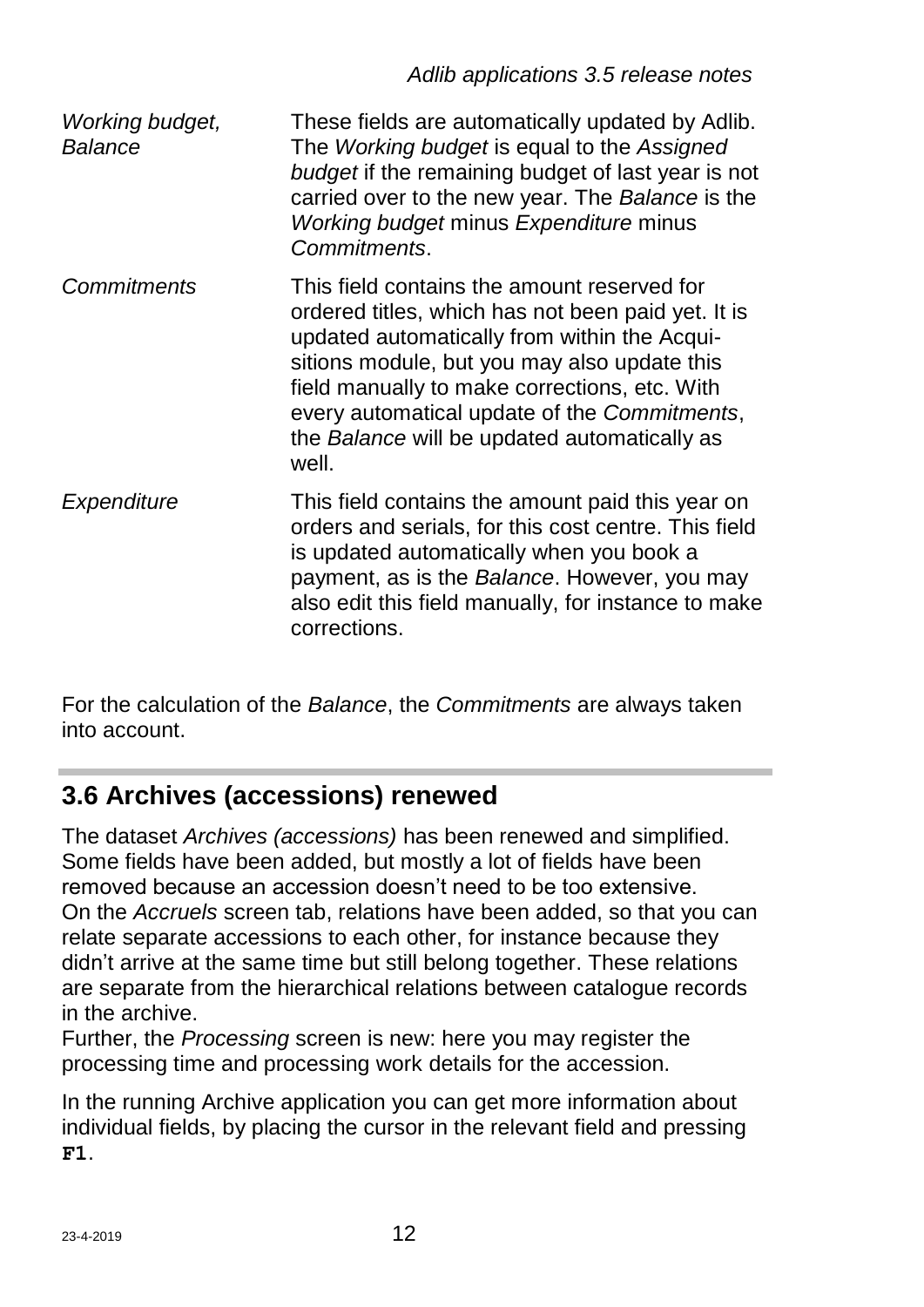Also, the print adapls *Extended archive (accession) record listing* and the *Location list for accessions*… (2x) have been renewed.

| Reproduction data                           | Exif data | Documentation Linked objects | Management details      |         |            |      |
|---------------------------------------------|-----------|------------------------------|-------------------------|---------|------------|------|
| Exif version<br>Exif version                |           | 0210                         |                         |         |            |      |
| Recording equipment<br>Manufacturer         |           |                              |                         |         |            |      |
| Model<br>Software                           |           |                              |                         |         |            |      |
| Date / time<br>Date/time original           |           |                              | Date/time digitized     |         |            |      |
| Size and resolution<br>Image width (pixels) |           | 800                          | X resolution            | 300     | pixels per | inch |
| Image height (pixels)                       |           | 600                          | Y resolution            | 300     | pixels per | inch |
| Recording<br>Exposure time                  |           |                              | Flash                   |         |            |      |
| Focal length                                |           |                              | F number                |         |            |      |
| Ligth source                                |           | unknown                      | <b>Brightness value</b> |         |            |      |
| Subject distance                            |           |                              | Metering mode           | unknown |            |      |
| White balance                               |           |                              | ISO speed               |         |            |      |

### <span id="page-16-0"></span>**3.7 EXIF data in Visual documentation database**

Photos which you include in your *Visual documentation* database, often contain metadata in the shape of EXIF data like recording details, physical dimensions of the photo and data about the camera. Which details are added to a photo by the digital camera depends on the camera.

In all 3.5 Adlib applications with a *Visual documentation* database, a screen tab *Exif data* has been added which automatically retrieves some available data of the photograph to which you link in the current *Visual documentation* record.

The retrieved data is read-only, so you can't make manual changes to it.

(Note that the above applies to the UK pre-release of 3.5 as well.)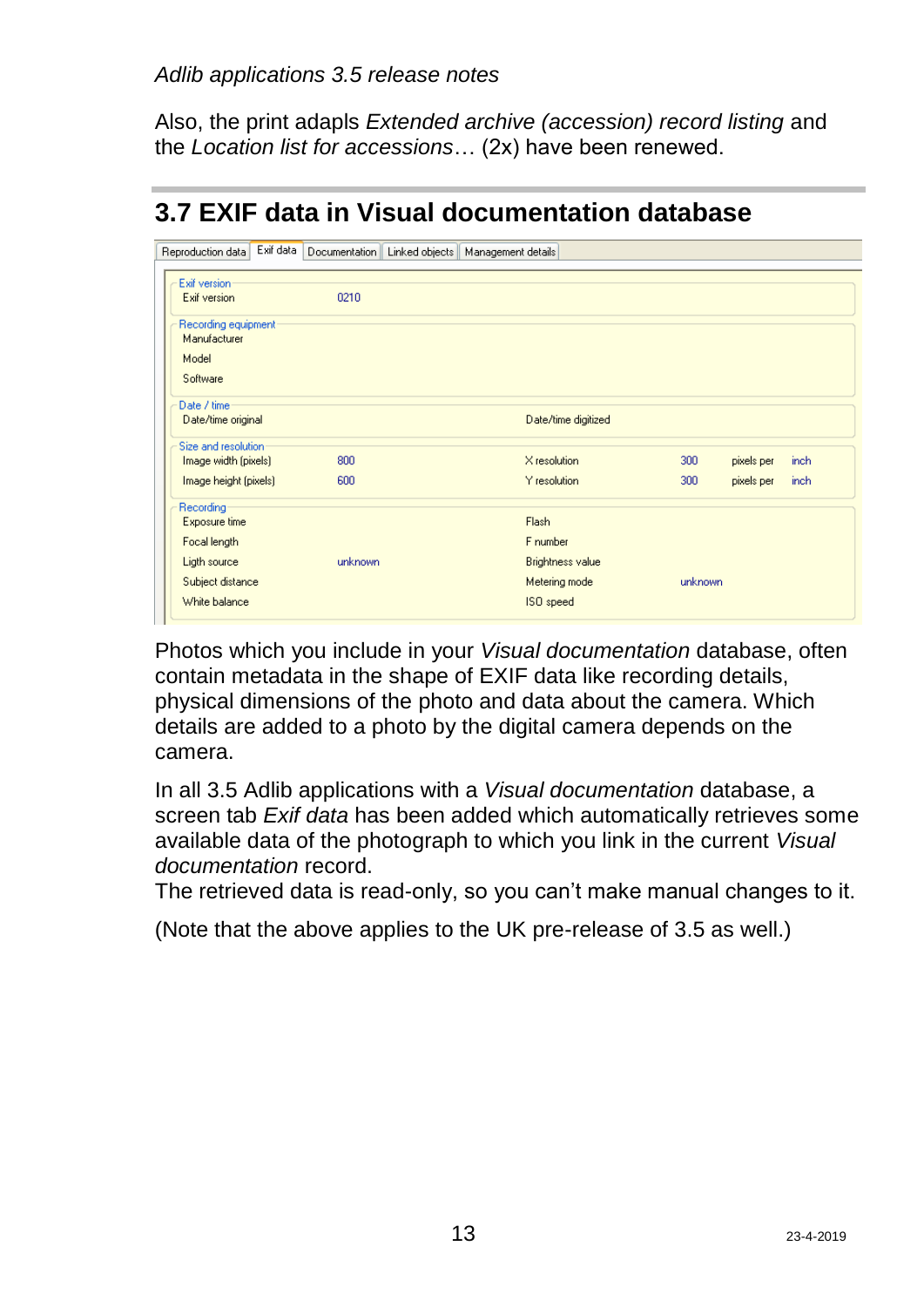### <span id="page-17-0"></span>**4 General**

#### <span id="page-17-1"></span>**4.1 Initial screen for all access points**

For all access points in the 3.5 model applications, an initial screen tab has been set. This simply means that when you search on one of the available access points in the *Search wizard*, a found record opens with the screen on which the relevant field can be found. For instance: if you search on *Period* in *Adlib Library*, and you open a found record, the *Abstract and subject terms* screen (which contains this field) is displayed first.

#### <span id="page-17-2"></span>**4.2 English becomes initial start-up language**

English has been set as the language in which Adlib starts up the very first time. To non-Dutch speaking users this is preferable over Dutch. Of course you can switch to your own language directly after starting Adlib, and Adlib will remember your preference so that next time the program will open in your own language.

#### <span id="page-17-3"></span>**4.3 Corrections and fixes**

- 1. The Help texts for the Acquisitions module have now been integrated in the general Help texts for the Adlib software.
- 2. The German Help texts for the Serials module have now been integrated in the general Help texts for the Adlib software. (The other languages were already present.)
- 3. The automatical filling of the *Time* and *By* fields in the *Payment history* database in the Acquisitions module has been corrected. (Note that the above applies to the UK pre-release of 3.5 as well.)
- 4. In the *winopac* adapl an error has been corrected. This adapl is used in most Adlib applications.
- 5. The calculation of the loan status *concluded*, via the *loanproc* adapl in the loans datasets in Museum applications, has been improved. (Note that the above applies to the UK pre-release of 3.5 as well.)
- 6. Library search forms have yet been adjusted to the *Search year* field (tag sj) introduced in 3.4. (Ref.no: 3213) (Note that the above applies to the UK pre-release of 3.5 as well.)